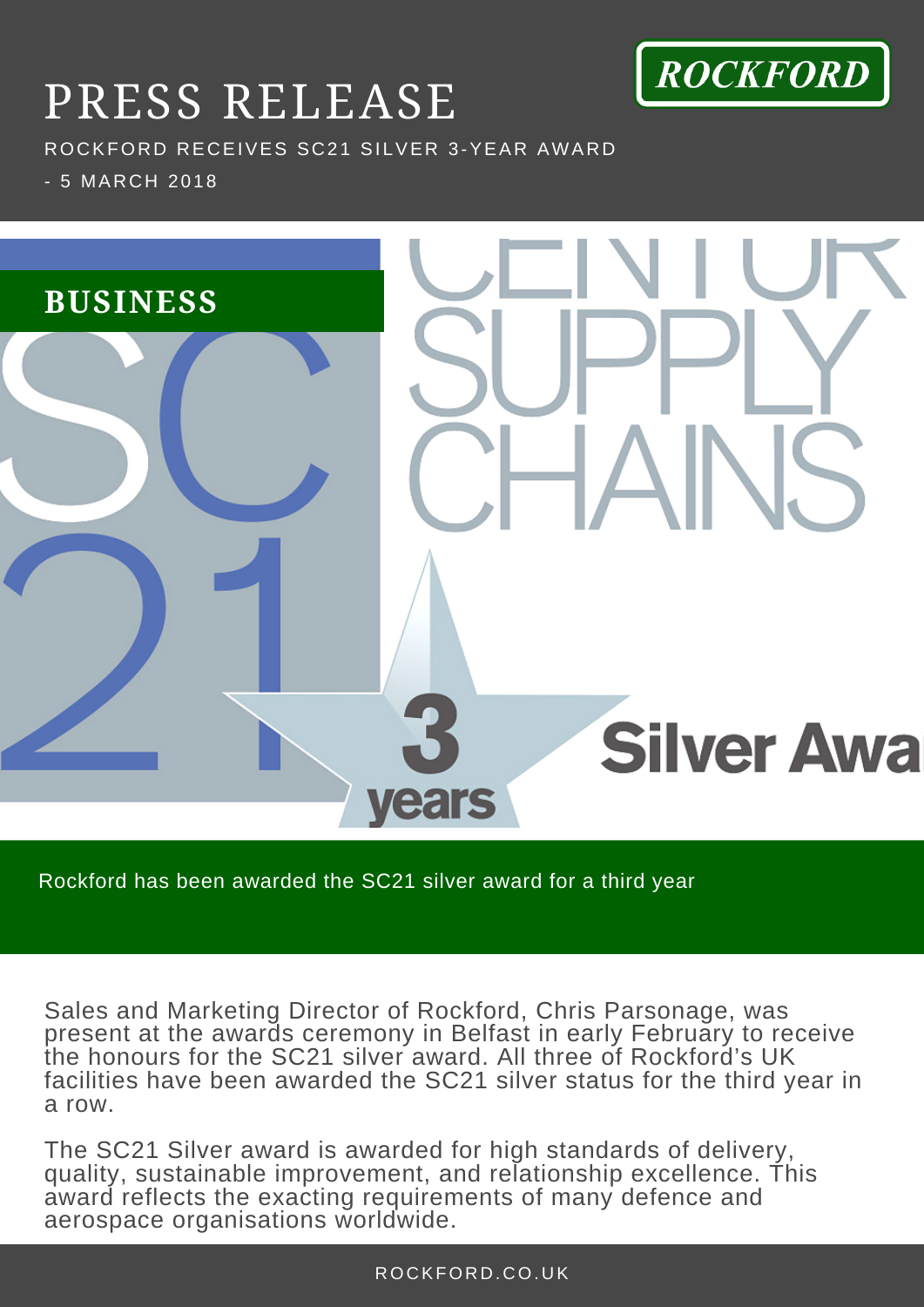Rockford designs and manufactures high-quality system-level electrical equipment that provides a simplified supply chain for commercial aerospace markets. This is provided from prototype to production and with global on-site support.

Supplying manufacturing capacity in cable assemblies, wiring harnesses, looms and electro-mechanical systems, Rockford provides customers with a lean supply chain which is aligned to the customer's future capacity needs. Rockford couples this with a best-cost and quality approach to component sourcing, and offers a one-stop-shop for all electrical requirements to simplify fragmented supply chains.

Rockford designs and manufactures complex cables that provide a competitive and reactive supply chain for industrial markets. Customers receive detailed documentation packages with drawings, they retain the intellectual property for designs, and Rockford supports low to medium volume orders.

Rockford's high-performance, environmentally sealed, next-generation, highspeed, flexible cabling mitigates risk for customers. An independent view of the supply chain enables a standardisation of design and results in a significant cost reduction for customers. Rockford can meet defence and aerospace offset requirements and provide engineering and production capacity for rapid prototyping.

 $T$  . The customer chose to work with Rockford because of the established pedigree pedigree pedigree pedigree pedigree pedigree pedigree pedigree pedigree pedigree pedigree pedigree pedigree pedigree pedigree pedigree ped *F* and our company mission of delivering global excellence by Chris Parsonage says, "Rockford is extremely proud to be given the SC21 award for a third year, as it reflects on our professionalism and commitment to design."

**Contact Rockford on 01394 420800**



sales@rockford.co.uk